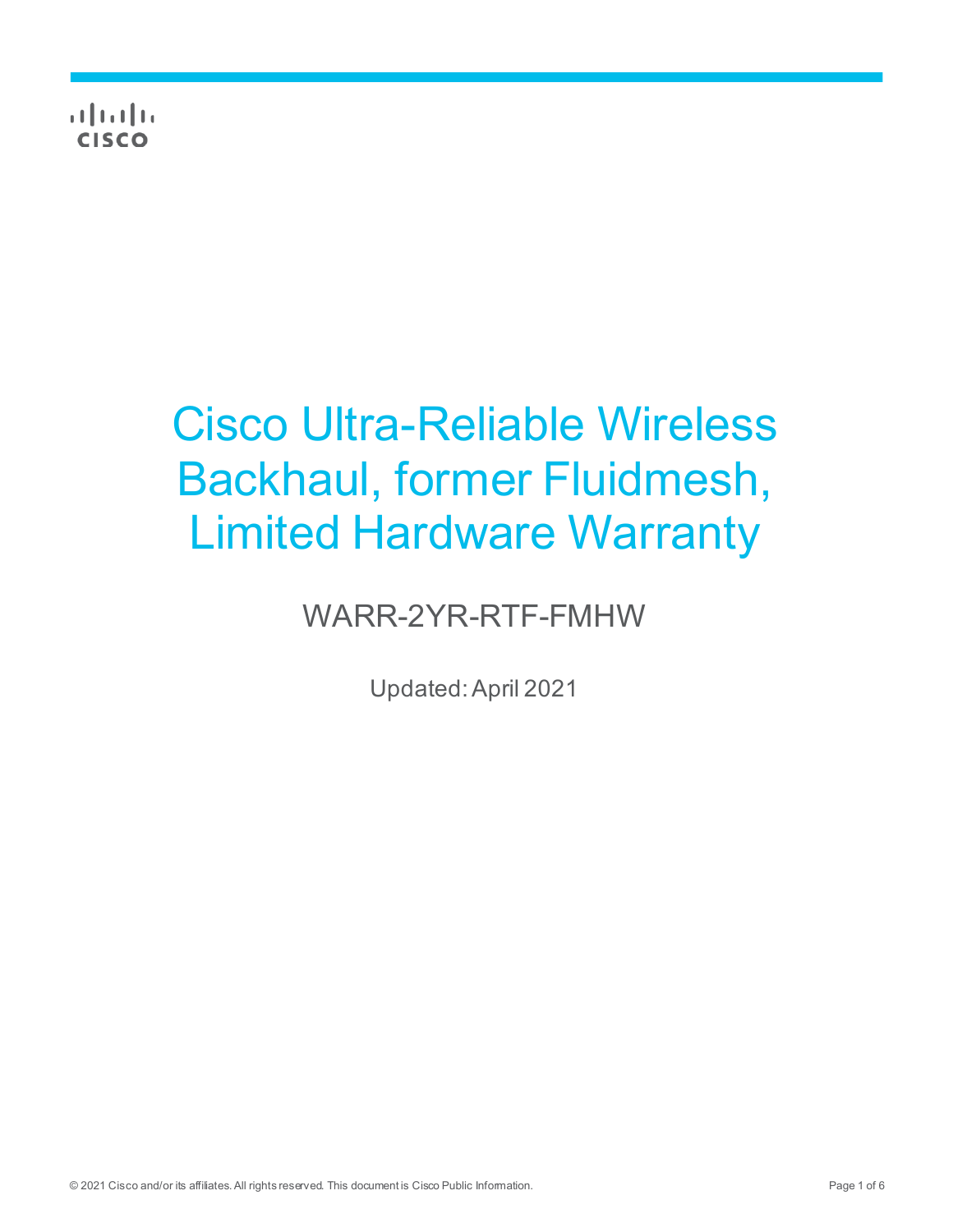# **Contents**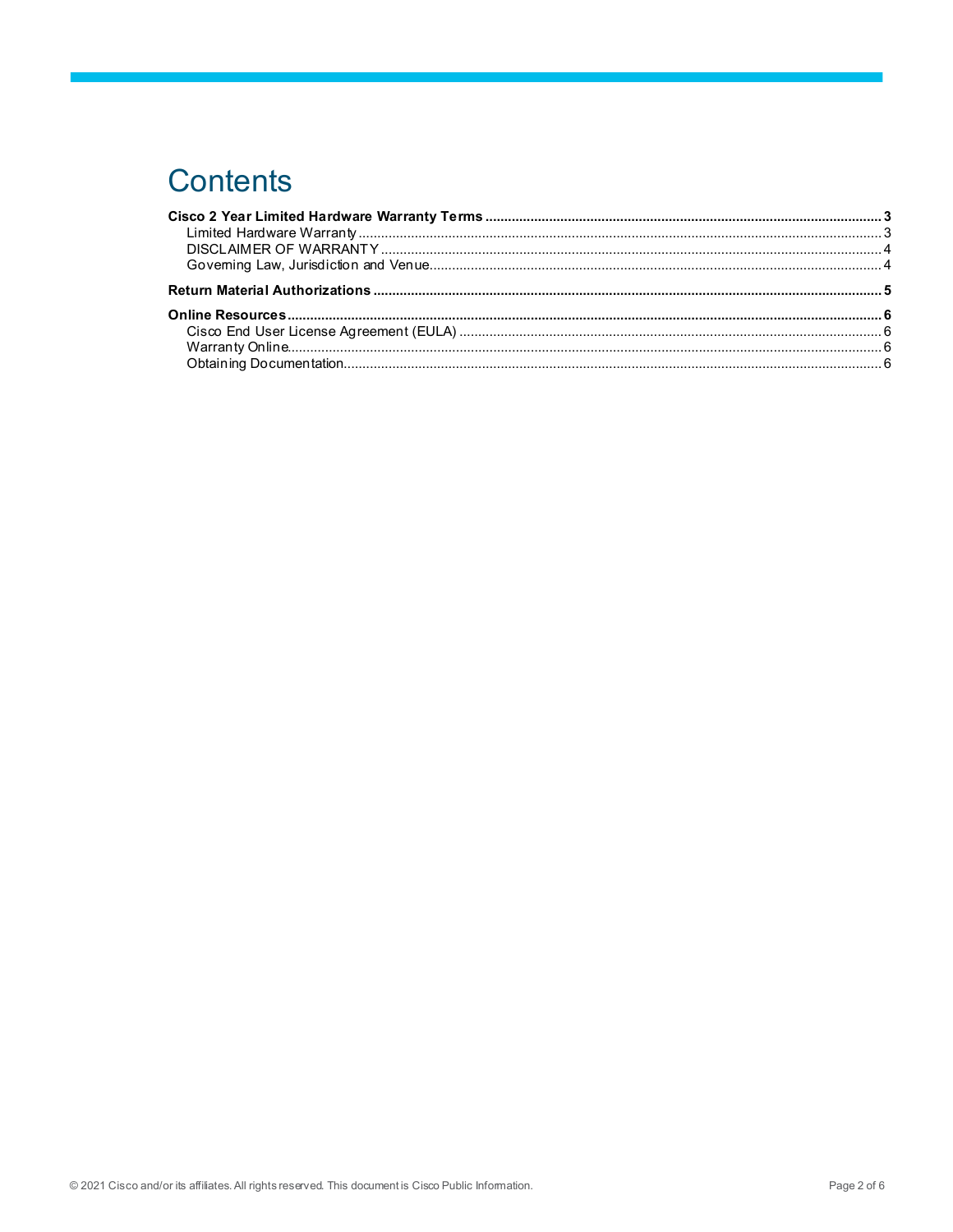## <span id="page-2-0"></span>Cisco 2 Year Limited Hardware Warranty Terms

The following are terms applicable to your hardware warranty. Your embedded software is subject to the Cisco EULA (link available below) and/or any SEULA or specific Software warranty terms for additional software products loaded on the device.

**Duration of Hardware Warranty:** Two (2) Years`

**Replacement, Repair or Refund Procedure for Hardware:** Cisco or its service center will use commercially reasonable efforts to ship a replacement part within thirty (30) working days after receipt of the defective product at Cisco's site. Shipments will use commercially reasonable efforts for delivery dependent on region to the customer address of record. Actual delivery times may vary depending on Customer location. Taxes and duties may apply and will be borne by the recipient of the replacement part.

Cisco reserves the right to refund the purchase price as its exclusive warranty remedy.

#### <span id="page-2-1"></span>**Limited Hardware Warranty**

**Hardware.** Cisco Systems, Inc., or the Cisco Systems, Inc. subsidiary selling the Product ("Cisco") warrants that commencing from the date of shipment to Customer (and in case of resale by a Cisco Approved Source), commencing not more than ninety (90) days after original shipment by Cisco), and continuing for a period of the longer of (a) ninety (90) days or (b) as otherwise set forth in this document or provided at <https://cisco.com/go/warranty>, the Hardware will be free from defects in material and workmanship under normal use.

The date of shipment of a Product by Cisco is set forth on the packaging material in which the Product is shipped.

This limited warranty extends only to the original user of the Product. Customer's sole and exclusive remedy and the entire liability of Cisco and its suppliers under this limited warranty will be, at Cisco's or its service center's option, shipment of a replacement within the warranty period and according to the replacement process described in the warranty card (or if no warranty card, as described on the Cisco Product Warranties web page [https://www.cisco.com/go/warranty\)](https://www.cisco.com/go/warranty) or a refund of the purchase price if the Hardware is returned to the party supplying it to Customer, freight and insurance prepaid.

Cisco replacement parts used in Hardware replacement may be new or equivalent to new.

Cisco's warranty obligations are conditioned upon the return of affected Hardware in accordance with Cisco's or its service center's then-current Return Material Authorization (RMA) procedures.

**Restrictions.** This limited warranty does not apply if the Hardware (a) has been altered, except by Cisco or its authorized representative, (b) has not been installed, operated, repaired, or maintained in accordance with instructions supplied by Cisco, (c) has been subjected to abnormal physical or electrical stress, abnormal environmental conditions, misuse, negligence, or accident; or (d) is licensed for beta, evaluation, testing or demonstration purposes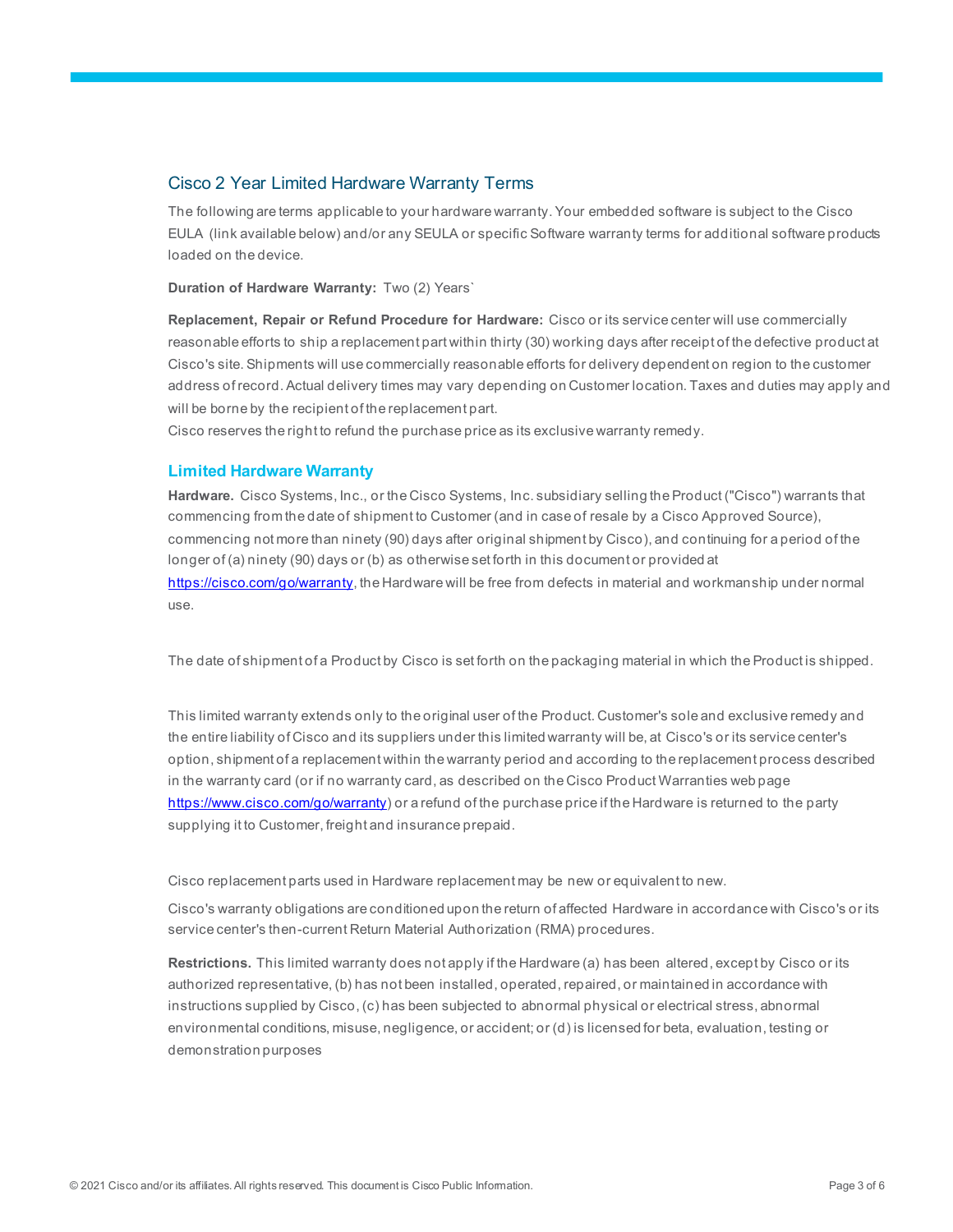#### <span id="page-3-0"></span>**DISCLAIMER OF WARRANTY**

EXCEPT AS SPECIFIED IN THIS LIMITED WARRANTY, ALL EXPRESS OR IMPLIED CONDITIONS, REPRESENTATIONS, AND WARRANTIES INCLUDING, WITHOUT LIMITATION, ANY IMPLIED WARRANTY OR CONDITION OF MERCHANTABILITY, FITNESS FOR A PARTICULAR PURPOSE, NON-INFRINGEMENT, SATISFACTORY QUALITY, NON-INTERFERENCE, ACCURACY OF INFORMATIONAL CONTENT, OR ARISING FROM A COURSE OF DEALING, LAW, USAGE, OR TRADE PRACTICE, ARE HEREBY EXCLUDED TO THE EXTENT ALLOWED BY APPLICABLE LAW AND ARE EXPRESSLY DISCLAIMED BY CISCO, ITS SUPPLIERS AND LICENSORS. TO THE EXTENT AN IMPLIED WARRANTY CANNOT BE EXCLUDED, SUCH WARRANTY IS LIMITED IN DURATION TO THE EXPRESS WARRANTY PERIOD. BECAUSE SOME STATES OR JURISDICTIONS DO NOT ALLOW LIMITATIONS ON HOW LONG AN IMPLIED WARRANTY LASTS, THE ABOVE LIMITATION MAY NOT APPLY. THESE WARRANTIES GIVE CUSTOMER SPECIFIC LEGAL RIGHTS, AND CUSTOMER MAY ALSO HAVE OTHER RIGHTS WHICH VARY FROM JURISDICTION TO JURISDICTION. This disclaimer and exclusion shall apply even if the express warranty set forth above fails of its essential purpose.

**Limitations and Exclusions of Liability.** In no event will Cisco or its licensors be liable for the following, regardless of the theory of liability or whether arising out of the use or inability to use the Hardware or otherwise, even if a party been advised of the possibility of such damages: (a) indirect, incidental, exemplary, special or consequential damages; (b) loss or corruption of data or interrupted or loss of business; or (c) loss of revenue, profits, goodwill or anticipated sales or savings. All liability of Cisco, its affiliates, officers, directors, employees, agents, suppliers and licensors collectively, to Customer, whether based in warranty, contract, tort (including negligence), or otherwise, shall not exceed the license fees paid by Customer to any Approved Source for the Hardware that gave rise to the claim. This limitation of liability for Hardware is cumulative and not per incident. Nothing in this limited warranty limits or excludes any liability that cannot be limited or excluded under applicable law.

#### <span id="page-3-1"></span>**Governing Law, Jurisdiction and Venue**

If Customer acquired the Product in a country or territory listed below, as determined by reference to the address on the purchase order the Approved Source accepted, this table identifies the law that governs this limited warranty (notwithstanding any conflict of laws provision) and the specific courts that have exclusive jurisdiction over any claim arising under this limited warranty.

| <b>Country or Territory</b>                                                                | <b>Governing Law</b>                          | <b>Jurisdiction and Venue</b>                                                                                     |
|--------------------------------------------------------------------------------------------|-----------------------------------------------|-------------------------------------------------------------------------------------------------------------------|
| United States, Latin America or the<br>Caribbean                                           | State of California, United States of America | Federal District Court, Northern District of<br>California or Superior Court of Santa Clara<br>County, California |
| Canada                                                                                     | Province of Ontario, Canada                   | Courts of the Province of Ontario, Canada                                                                         |
| Europe (excluding Italy), Middle East,<br>Africa, Asia or Oceania (excluding<br>Australia) | Laws of England                               | <b>English Courts</b>                                                                                             |
| Japan                                                                                      | Laws of Japan                                 | Tokyo District Court of Japan                                                                                     |
| Australia                                                                                  | Laws of the State of New South Wales          | State and Federal Courts of New South Wales                                                                       |
| Italy                                                                                      | Laws of Italy                                 | Court of Milan                                                                                                    |
| China                                                                                      | Laws of the People's Republic of China.       | Hong Kong International Arbitration Center                                                                        |
| All other countries or territories                                                         | State of California                           | State and Federal Courts of California                                                                            |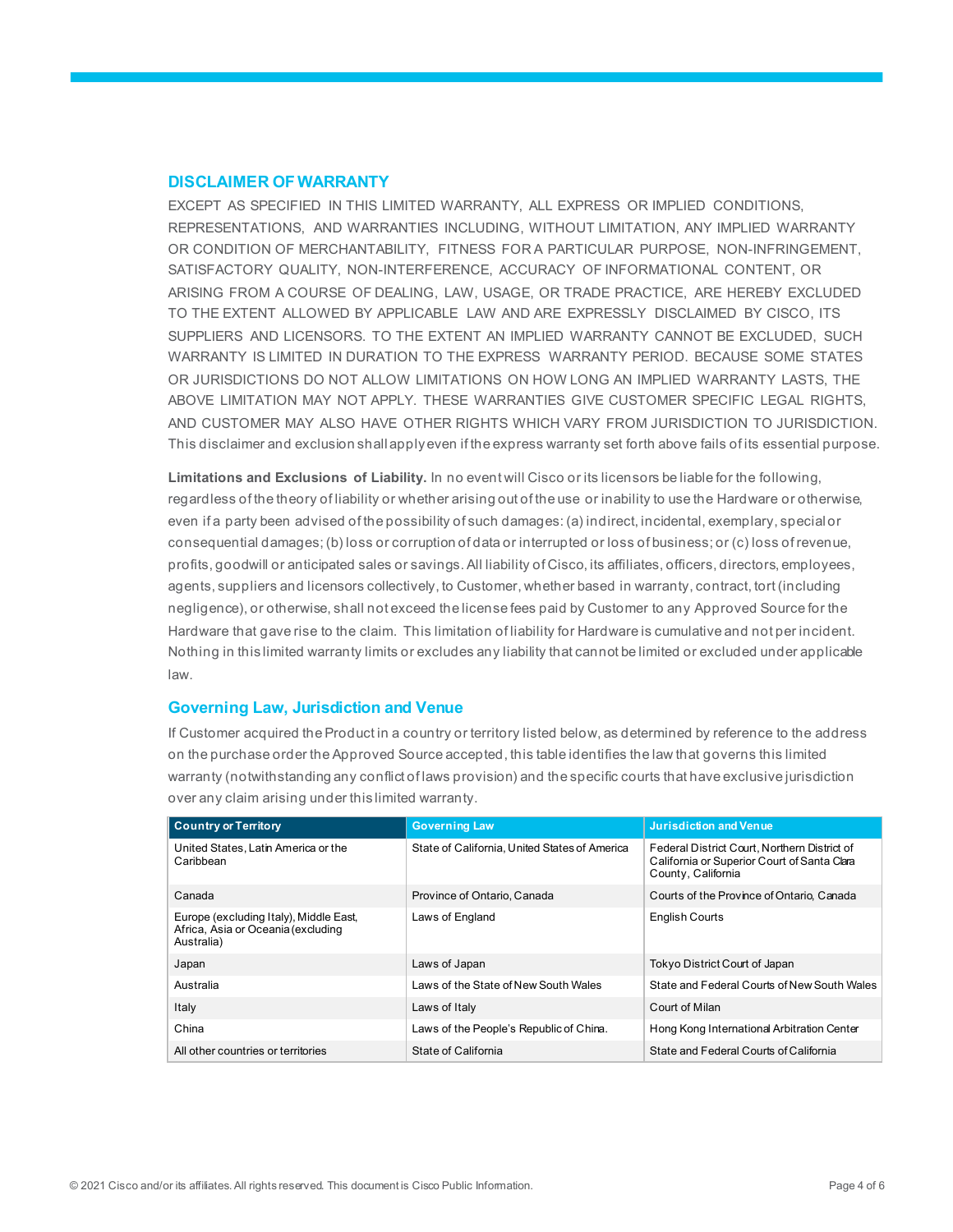The parties specifically disclaim the application of the UN Convention on Contracts for the International Sale of Goods. In addition, no person who is not a party to the EULA shall be entitled to enforce or take the benefit of any of its terms under the Contracts (Rights of Third Parties) Act 1999. Regardless of the above governing law, either party may seek interim injunctive relief in any court of appropriate jurisdiction with respect to any alleged breach of such party's intellectual property or proprietary rights.

# <span id="page-4-0"></span>Return Material Authorizations

**To Receive a Return Materials Authorization (RMA) Number:**

- Contact Cisco by email at support@fluidmesh.com to start a validation of your warranty claim.
- A Cisco support engineer will contact the requestor mentioned in the email to troubleshoot the issue and confirm the Warranty claim.
- If confirmed, Cisco will provide a unique RMA number per Defective Product and send an email with shipping details
- Return the unit to Cisco as instructed with the appropriate RMA number written on each box and/or on the packing slips, within sixty (60) days of RMA issuance, and at customer's expense.
- Provide the shipping company and tracking number to Cisco once the unit is shipped for tracking purposes.
- Once received at Cisco, the unit will be tested, and when confirmed to be covered by warranty, Cisco will repair or replace it, return the unit matching the same delivery service used.
- If the issue is found not to be covered by the warranty, Cisco will provide the test report and a proposal to buy a replacement unit.

**Important Note -** All material returned to Cisco must be accompanied by a Return Material Authorization (RMA) number. This number is necessary so that Cisco can ensure proper tracking and handling of returned material.

**If you do not have an RMA number, Cisco reserves the right to refuse receipt of returned units.**